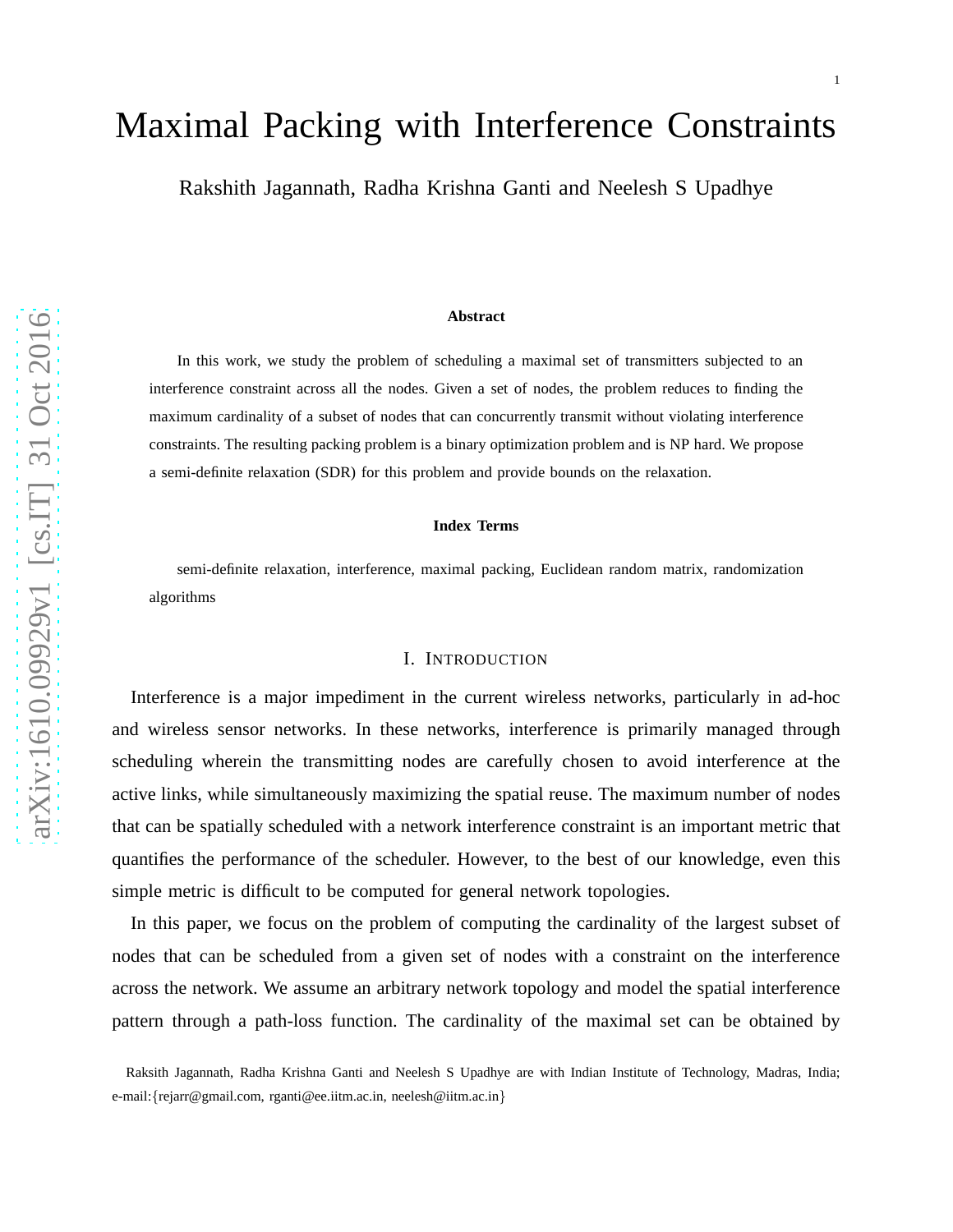solving a binary problem, which is NP-hard. Hence, we obtain bounds on the maximal node packing with interference constraints through a semi-definite relaxation (SDR) of the original binary problem by using Shor's technique [1], [2].

In [3], the maximal packing problem has been studied with the protocol model for interference with results from random geometric graphs. It has been shown that the maximal density of scheduled nodes scales as  $O(1/\sqrt{N})$ , where N is the total number of nodes. In [4], [5], a related problem of sensor selection, *i.e.*, selecting K out of N sensors that minimize the error in estimating network parameters is studied and solutions are proposed using several frameworks such as convex optimization, hypothesis testing, experiment design, compressed sensing and sparse signal recovery *etc*. Another related problem is the signal-to-interference-and-noise ratio (SINR) maximization problem wherein the SINR at each node is maximized [6]–[8] using techniques from semi-definite programming and graph theory. However, the above methods assume that the maximum number of nodes is fixed and the interference amongst the selected nodes is optimised. In the current work, a more fundamental question of finding the maximum number of nodes for a given interference constraint across the network is explored.

*Notation*: In this paper, we use bold lower case letters to represent vectors and bold upper case letters to represent matrices. For a given matrix (vector)  $A$ ,  $A<sup>T</sup>$  denotes the regular transpose. For a vector x,  $\|\mathbf{x}\|_0$ ,  $\|\mathbf{x}\|_1$ ,  $\|\mathbf{x}\|_2$  denote the  $l_0$  pseudo norm which is equal to the number of non-zero elements in x,  $l_1$  and  $l_2$  norms respectively. E denotes the expectation operation while  $\mathbb P$  denotes probability. For a matrix A and a vector u,  $\mathbb D(A)$  denotes a vector of diagonal entries of A,  $\mathbb{T}(A)$  denotes the trace of A,  $\mathbb{S}(u)$  denotes the sign of elements of u,  $\mathbb{S}(u) = +1$ , if  $u > 0$ , else S(u) = −1. arcsin **A** denotes sine-inverse of each element of **A** (see [1]) and **A**  $\succeq$  **0** implies  $\mathbf{x}^T \mathbf{A} \mathbf{x} \ge 0$  for all  $\mathbf{x} \ne 0$ .

## II. SIGNAL MODEL

We consider N nodes located at  $\{v_1, v_2, \dots, v_N\} \subset \mathbb{R}^2$ . The Euclidean distance between node i and node j is denoted by  $r_{ij}$ . In this paper, we neglect thermal noise and assume free space channel between nodes<sup>1</sup>. The path loss function is denoted by the function  $\ell(x): \mathbb{R}^2 \to [0, \infty)$ . A commonly used path loss function is  $\ell(\mathbf{v}) = ||\mathbf{v}||_2^{-\beta}$ , where  $\beta > 2$  is the path loss exponent.

<sup>1</sup>Fading is neglected so as to simplify the notation and can be introduced without any modifications to the results.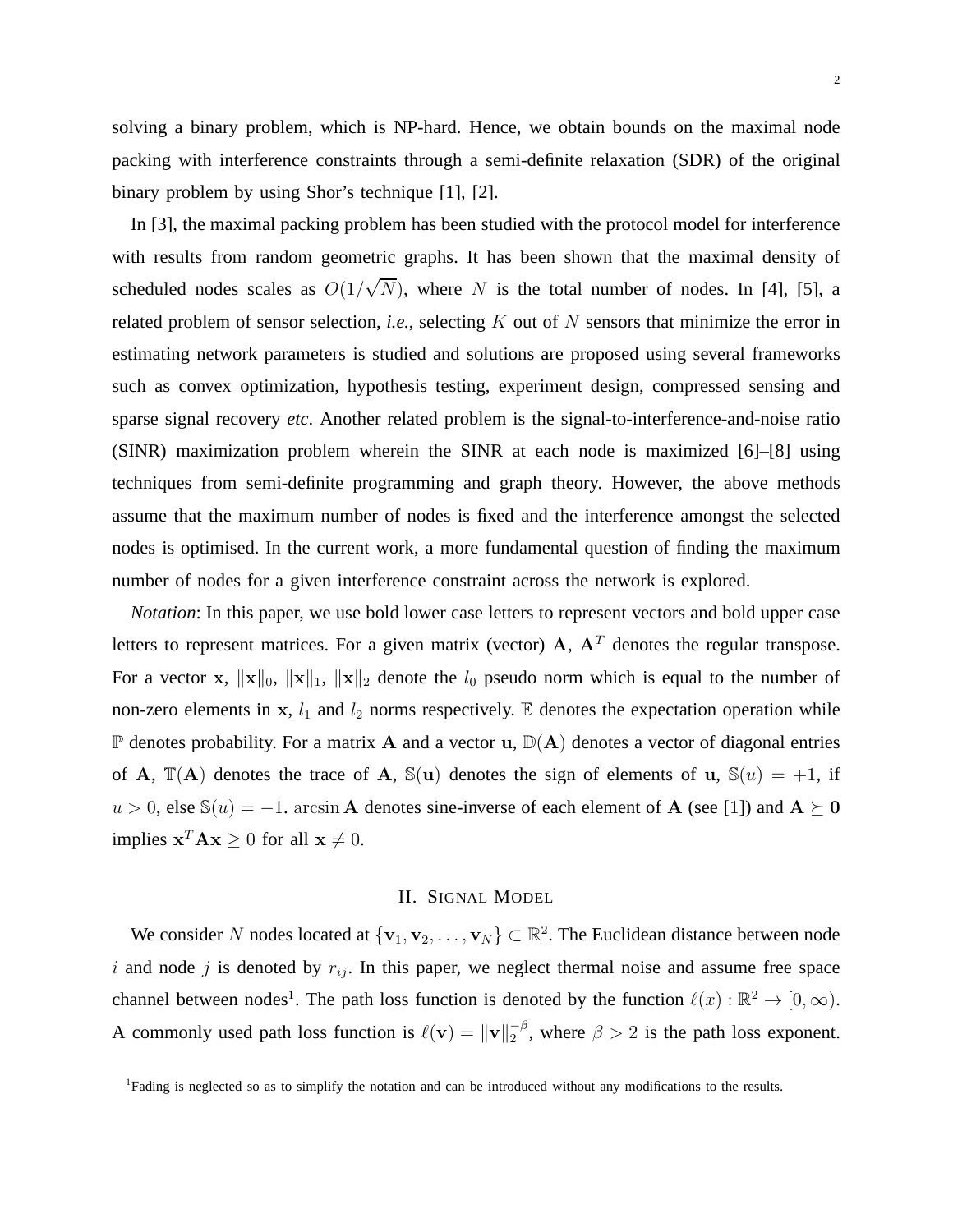Let  $x_j \in \{0, 1\}$  denote an indicator variable which equals one if node j is active and zero otherwise. Assuming unit power transmission, the interference power at a node  $i$  due to other transmitting nodes is

$$
w_i = \sum_{j=1}^{N} \ell(r_{ij}) x_j, \quad i = 1, 2, \dots, N.
$$
 (1)

Let

$$
\mathbf{d}_i = \left[\ell(r_{i1}), \ldots, 0, \ell(r_{ii+1}), \ldots, \ell(r_{iN})\right]^T,
$$

and  $\mathbf{x} = \begin{bmatrix} 1 \\ 1 \end{bmatrix}$  $x_1, x_2, \ldots, x_N$  $\int_0^T$ . Then the interference (or received signal power) at node i is

$$
w_i = \mathbf{d}_i^T \mathbf{x}.\tag{2}
$$

Let  $\mathbf{w} = \begin{bmatrix} \end{bmatrix}$  $w_1, w_2, \ldots, w_N$  $\left[\begin{matrix} \overline{I} \end{matrix}\right]$ . Then  $\mathbf{w} = \mathbf{D}\mathbf{x}$ , where  $\mathbf{D} = \left[\begin{matrix} \mathbf{d}_1, \mathbf{d}_2, \dots, \mathbf{d}_N \end{matrix}\right]$  $\int_0^T$  is the distance matrix whose elements are non-negative.

Using the above notation, the maximum number of nodes in the network while limiting the interference powers across all the nodes to be less than  $\epsilon$ , is given by

$$
\sigma = \max_{\mathbf{x} \in \{0,1\}^N} \|\mathbf{x}\|_0 \text{ s.t. } \|\mathbf{w}\|_2^2 \le \epsilon. \tag{3}
$$

In the above optimization problem, we consider the two norm of the interference across all the nodes for analytical tractability. However, since  $\|\mathbf{w}\|_2 \ge \|\mathbf{w}\|_{\infty}$ , the constraint  $\|\mathbf{w}\|_2^2 \le \epsilon$  implies a bound on the interference at individual nodes.

Since,  $\mathbf{x} \in \{0,1\}^N$ , we have  $\|\mathbf{x}\|_0 = \|\mathbf{x}\|_1 = \|\mathbf{x}\|_2^2$ . Also,  $\mathbf{w} = \mathbf{D}\mathbf{x}$ , and hence the above optimization problem can be rewritten as

$$
\sigma = \max_{\mathbf{x} \in \{0,1\}^N} \|\mathbf{x}\|_2^2 \text{ s.t. } \mathbf{x}^T \mathbf{F} \mathbf{x} \le \epsilon,
$$
\n(4)

where  $\mathbf{F} = \mathbf{D}^T \mathbf{D}$  is a symmetric positive semi-definite matrix. The properties of D and F are discussed in detail in [9]. The optimization problem (4) is an NP hard [10], discrete optimization problem and there are no closed form analytical solutions to the above problem.

Observe that  $\epsilon$  is a network wide interference constraint and hence for a uniform network, it is easy to observe that  $\epsilon$  should scale with N if a significant subset of nodes have to be activated. Also note that  $\sigma \leq N$  is a trivial bound, since the number of active nodes is always bounded above by the total number of nodes.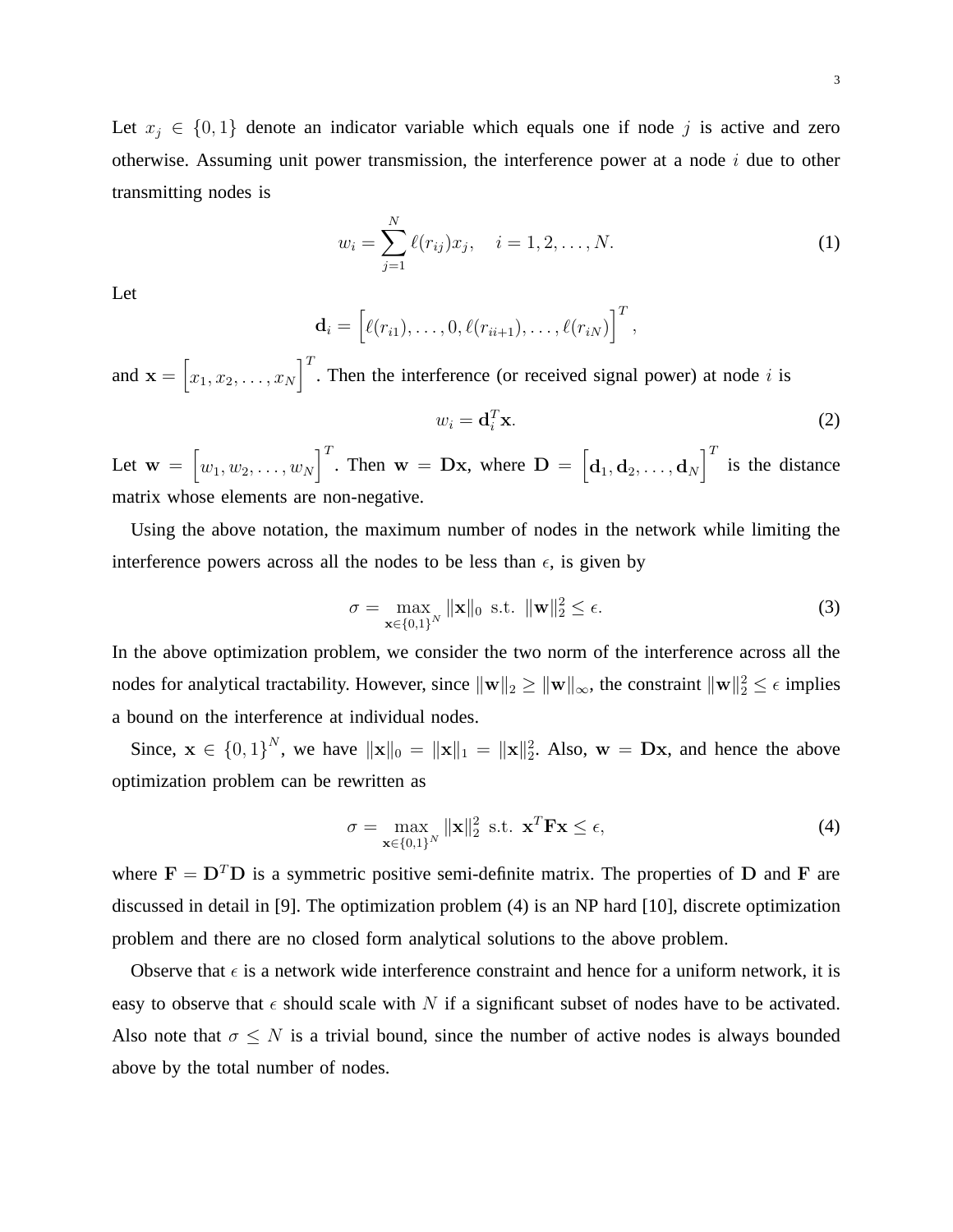In this paper, we first obtain a SDR of (4). Since SDR is a relaxation of (4), the optimum value of the SDR ( $\rho$ ) is related to  $\sigma$  as  $\rho \leq \sigma$ . This relaxation is then used to propose a randomization algorithm (rounding) to obtain a  $x$  for (4) also called as rounding in literature [11]. This rounding technique is then used to obtain bounds of the type  $\rho \leq \theta \sigma$  for some constant  $\theta > 1$ .

## III. SEMI-DEFINITE RELAXATION

The binary problem in (4) is first converted into a  $\{-1, +1\}$  problem using the transformation  $v = 2x - 1$ . Hence the equivalent problem is

$$
\sigma = \max_{\mathbf{v}} \frac{1}{4} (\mathbf{v}^T \mathbf{v} + \mathbf{1}^T \mathbf{v} + \mathbf{v}^T \mathbf{1} + \mathbf{1}^T \mathbf{1}),
$$
(5)  
s.t.  $\mathbf{v}^T \mathbf{F} \mathbf{v} + \mathbf{1}^T \mathbf{F} \mathbf{v} + \mathbf{v}^T \mathbf{F} \mathbf{1} + \mathbf{1}^T \mathbf{F} \mathbf{1} \le 4\epsilon,$   
 $v_i^2 = 1, i = 1, 2, ..., N.$ 

The above optimization problem can be rewritten as

$$
\sigma = \max_{\mathbf{v}} \frac{1}{4} \begin{bmatrix} \mathbf{v}^T & 1 \end{bmatrix} \mathbf{Q} \begin{bmatrix} \mathbf{v} \\ 1 \end{bmatrix},
$$
\ns.t. 
$$
\begin{bmatrix} \mathbf{v}^T & 1 \end{bmatrix} \mathbf{R} \begin{bmatrix} \mathbf{v} \\ 1 \end{bmatrix} \le 4,
$$
\n
$$
\mathbf{v}^T (\mathbf{e}_i \mathbf{e}_i^T) \mathbf{v} = 1, \quad i = 1, 2, ..., N,
$$
\n(7)

where  $e_i$  is the column i of the identity matrix and Q and R are given by

$$
\mathbf{Q} = \begin{bmatrix} \mathbf{I} & \mathbf{1} \\ \mathbf{1}^T & \mathbf{1}^T \mathbf{1} \end{bmatrix}, \qquad \qquad \mathbf{R} = \frac{1}{\epsilon} \begin{bmatrix} \mathbf{F} & \mathbf{F} \mathbf{1} \\ \mathbf{1}^T \mathbf{F} & \mathbf{1}^T \mathbf{F} \mathbf{1} \end{bmatrix}. \tag{8}
$$

Observe that  $\begin{bmatrix} \mathbf{v}^T & 1 \end{bmatrix}$  $\overline{\;}\,$  Q  $\overline{1}$  $\overline{1}$ v 1 l.  $\vert = \mathbb{T}$  $\sqrt{ }$  $\vert$  Q  $\sqrt{ }$  $\overline{1}$ v 1 1  $\overline{1}$  $\sqrt{ }$  $\mathbf{v}^T$  1 i  $\overline{ }$ . Denoting  $\overline{1}$  $\overline{1}$ v 1 1  $\overline{1}$  $\sqrt{ }$  $\mathbf{v}^T$  1  $\big]$  by H and dropping the rank one constraint, we obtain the following [1] semi-definite relaxation of the optimization problem in (6)

$$
\rho = \max_{\mathbf{H}} \mathbb{T}(\mathbf{Q}\mathbf{H})/4, \text{ s.t. } \mathbb{T}(\mathbf{R}\mathbf{H}) \le 4,
$$
\n(9)

$$
\mathbf{H} = \mathbf{H}^T \succeq 0, \ \mathbf{H}_{ii} = 1, i = 1, 2, \dots, N. \tag{10}
$$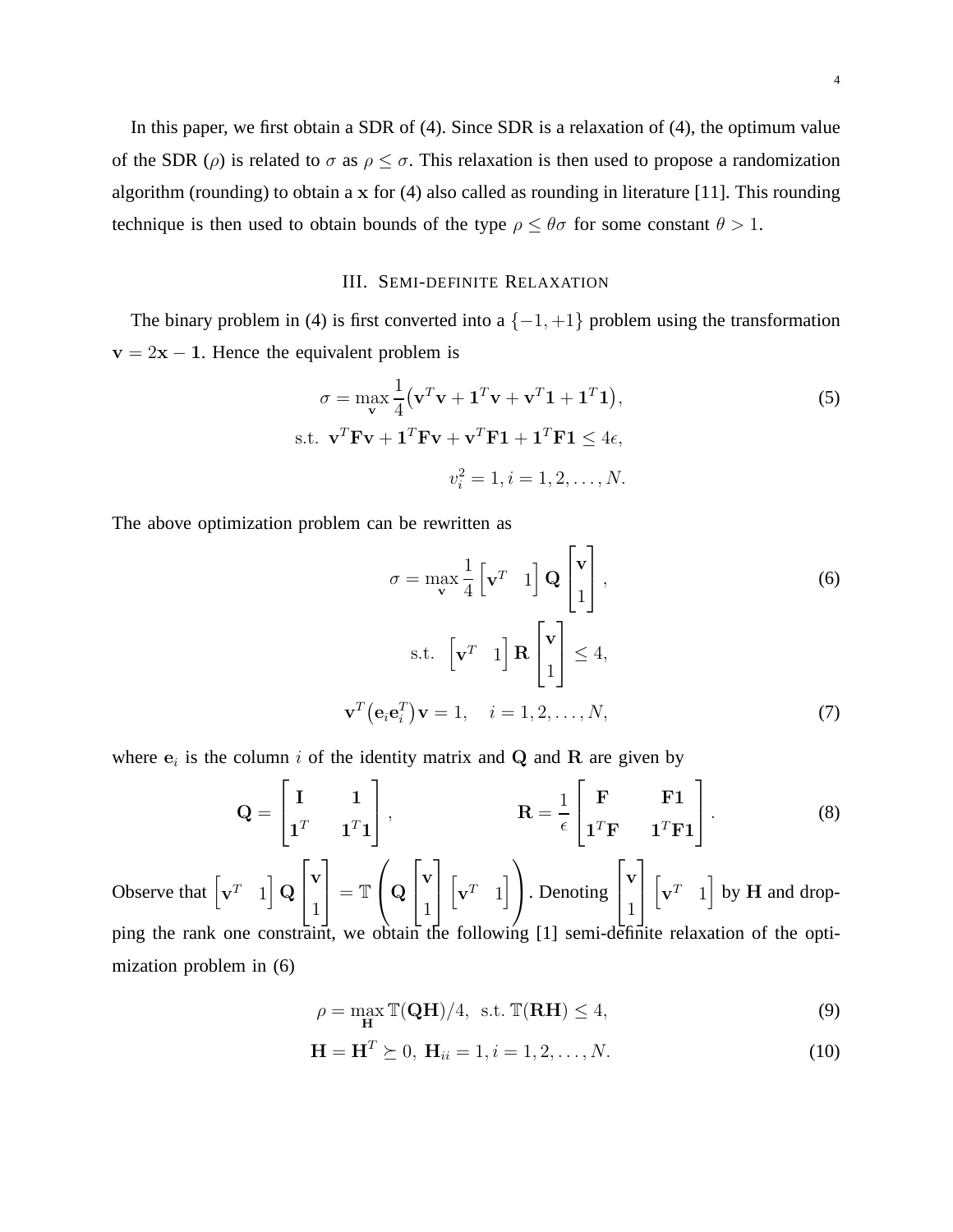## **Algorithm 1** Rounding algorithm

- 1: **Input:**  $H, K$ .
- 2: **Initialize:** Set  $\mathcal{N} = \phi$  and  $\mathbf{r} = \mathbb{S}(\mathbf{n})$ , where n is a zero mean Gaussian random vector with covariance matrix  $\hat{H}$ .
- 3: **Decision:** If  $\mathbf{r}^T \mathbf{R} \mathbf{r} \leq 4$  and  $r_{N+1} = 1$ ,  $\mathcal{N} = \mathcal{N} \bigcup \mathbf{r}$ .
- 4: **Iterate:** from step-2 for  $K > N$  steps.
- 5: **Output:**  $\mathbf{r}^* = \arg \max_{\mathbf{r} \in \mathcal{N}} ||\mathbf{r}||_2^2$ ,  $\sigma = ||\mathbf{r}^*||_2^2$ .

The relaxed solution of the SDR of equation (9) can now be obtianed using numerical solvers (e.g. [12]). Now, given the optimal solution  $\hat{H}$  for the SDR, we propose below a randomization algorithm to obtain a solution  $(v)$  for the unrelaxed problem  $(6)$ .

Now, we obtain the bounds relating  $\sigma$  (optimal value of the unrelaxed problem) and  $\rho$  (optimal value of the SDR) using the proposed randomization algorithm.

**Theorem 1.** Let  $\Lambda$  denote the diagonal matrix with eigenvalues of  $\hat{\textbf{R}}\hat{\textbf{H}}$ . Let  $p^2 = \mathbb{P}((\textbf{R}-\Lambda) \succeq \textbf{0})$ , *then*

$$
\sigma \le \rho \le \frac{\pi}{2} \left( \frac{1}{1-p} \right) \sigma. \tag{11}
$$

*Proof:* The left side of the inequality holds because of the relaxation argument. To prove the right side, let  $\hat{H}$  be the optimal solution of the SDR in (9). So we have  $\hat{H} = \hat{H}^T \succeq 0$ ,  $\mathbb{D}(\widehat{H}) = 1$  and  $\mathbb{T}(R\widehat{H}) \leq 4$ . We observe that  $\widehat{H}$  satisfies the properties of the covariance matrix of a Gaussian random vector. Let n be a Gaussian random vector with mean 0 and covariance matrix  $\hat{H}$ . Let  $r = \mathbb{S}(n)$ , so that  $r_i^2 = 1, i = 1, 2, ..., N + 1$ . We can now choose a realization of r such that  $r_{N+1} = 1$ , so that it can be a feasible solution for the optimization problem in (5). Clearly, such a realization of r always exists. Now, to obtain the right side of the inequality (11), our goal is to show that such a realization r also satisfies  $\theta r^T Q r \geq \mathbb{T} (Q\hat{H})$  and  $r^T R r \leq 4$ for some  $\theta > 1$ .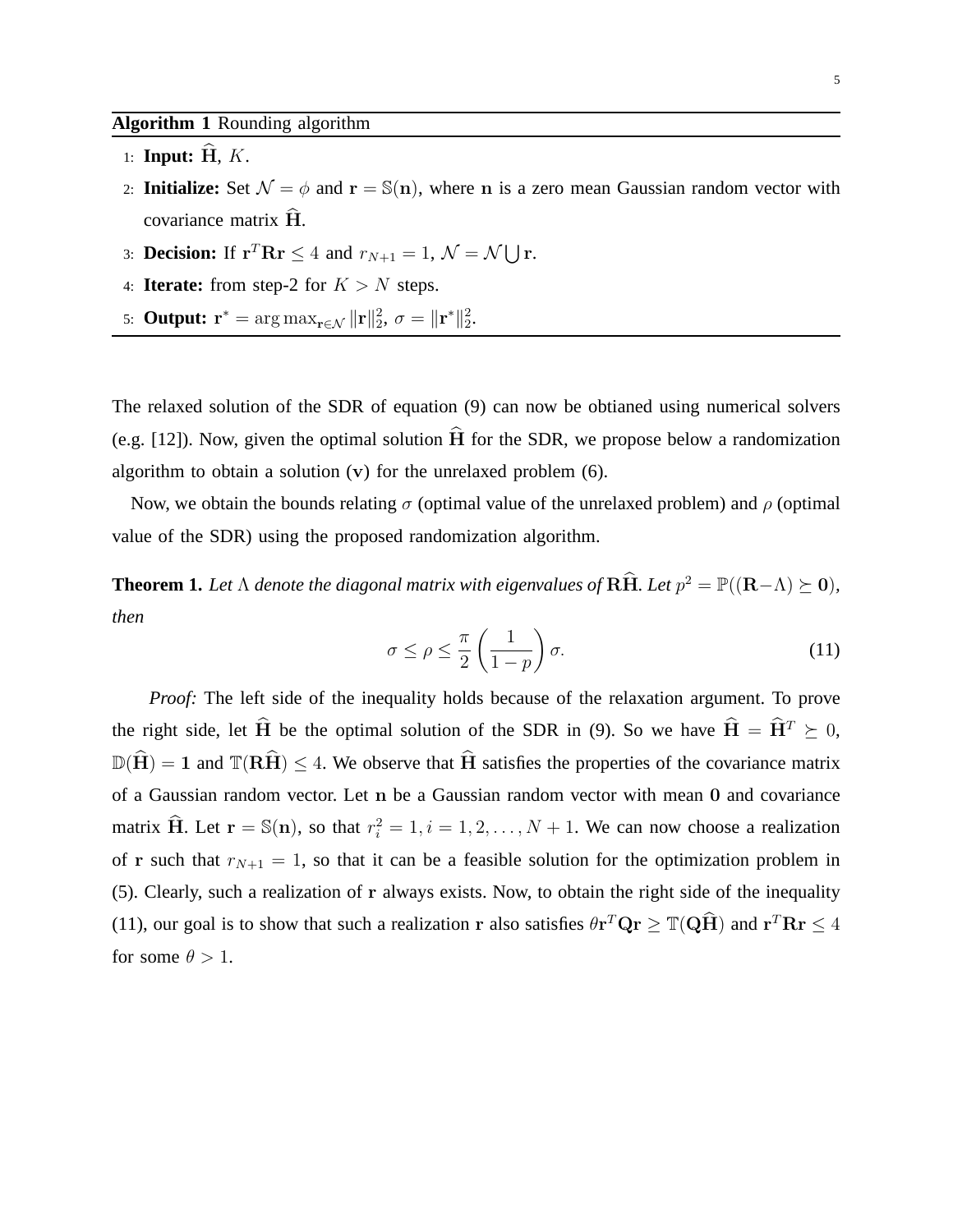Let  $f(n)$  be the density of the Gaussian vector n. We have

$$
\mathbb{P}(\mathbf{r}^T \mathbf{Q} \mathbf{r} \ge \frac{1}{\theta} \mathbb{T}(\mathbf{Q} \widehat{\mathbf{H}}), \mathbf{r}^T \mathbf{R} \mathbf{r} \le 4, r_{N+1} = 1)
$$
\n
$$
= \int_{\mathbf{r}^T \mathbf{Q} \mathbf{r} \ge \frac{1}{\theta} \mathbb{T}(\mathbf{Q} \widehat{\mathbf{H}}), \mathbf{r}^T \mathbf{R} \mathbf{r} \le 4, r_{N+1} = 1} f(\mathbf{n}) d\mathbf{n}
$$
\n
$$
\stackrel{(a)}{=} \int_{\mathbf{r}^T \mathbf{Q} \mathbf{r} \ge \frac{1}{\theta} \mathbb{T}(\mathbf{Q} \widehat{\mathbf{H}}), \mathbf{r}^T \mathbf{R} \mathbf{r} \le 4, r_{N+1} = -1} f(\mathbf{n}) d\mathbf{n}
$$
\n
$$
= \mathbb{P}(\mathbf{r}^T \mathbf{Q} \mathbf{r} \ge \frac{1}{\theta} \mathbb{T}(\mathbf{Q} \widehat{\mathbf{H}}), \mathbf{r}^T \mathbf{R} \mathbf{r} \le 4, r_{N+1} = -1),
$$

where  $\mathbf{r} = \mathbb{S}(\mathbf{n})$ . Here (a) follows by the change of variables  $\mathbf{n} \to -\mathbf{n}$  and the fact that a zero mean multivariate Gaussian density satisfies  $f(n) = f(-n)$ . Hence

$$
\mathbb{P}(\mathbf{r}^T \mathbf{Q} \mathbf{r} \ge \frac{1}{\theta} \mathbb{T}(\mathbf{Q} \widehat{\mathbf{H}}), \mathbf{r}^T \mathbf{R} \mathbf{r} \le 4, r_{N+1} = 1)
$$
  
=  $\frac{1}{2} \mathbb{P}(\mathbf{r}^T \mathbf{Q} \mathbf{r} \ge \frac{1}{\theta} \mathbb{T}(\mathbf{Q} \widehat{\mathbf{H}}), \mathbf{r}^T \mathbf{R} \mathbf{r} \le 4).$ 

Hence it suffices to show that the RHS of the above equation is non zero. We have

$$
\mathbb{P}(\mathbf{r}^T \mathbf{Q} \mathbf{r} \ge \frac{1}{\theta} \mathbb{T}(\mathbf{Q} \widehat{\mathbf{H}}), \mathbf{r}^T \mathbf{R} \mathbf{r} \le 4),
$$
  
\n
$$
\ge \mathbb{P}(\mathbf{r}^T \mathbf{Q} \mathbf{r} \ge \frac{1}{\theta} \mathbb{T}(\mathbf{Q} \arcsin \widehat{\mathbf{H}}), \mathbf{r}^T \mathbf{R} \mathbf{r} \le 4),
$$
\n(12)

where (12) follows from  $\mathbb{T}(\mathbf{Q}\hat{\mathbf{H}}) \leq \mathbb{T}(\mathbf{Q} \arcsin \hat{\mathbf{H}})$  (see [13]). Now, applying the union bound to inequality (12), we have

$$
\geq \mathbb{P}(\mathbf{r}^T \mathbf{Q} \mathbf{r} \geq \frac{1}{\theta} \mathbb{T}(\mathbf{Q} \arcsin \widehat{\mathbf{H}})) - \mathbb{P}(\mathbf{r}^T \mathbf{R} \mathbf{r} > 4),
$$
  
\nNow,  $\mathbb{T}(\mathbf{Q} \arcsin \widehat{\mathbf{H}}) = \frac{\pi}{2} \mathbb{E}\{\mathbf{r}^T \mathbf{Q} \mathbf{r}\}$  (see [11]). Using these in the above inequality, we have  
\n
$$
\geq \mathbb{P}(\mathbf{r}^T \mathbf{Q} \mathbf{r} \geq \frac{\pi}{2\theta} \mathbb{E}\{\mathbf{r}^T \mathbf{Q} \mathbf{r}\}) - \mathbb{P}(\mathbf{r}^T \mathbf{R} \mathbf{r} > 4),
$$

Using the Paley-Zygmund inequality (see [14]) in the first part

$$
\geq \left(1 - \left(\frac{\pi}{2\theta}\right)\right)^2 \frac{\left(\mathbb{E}\{\mathbf{r}^T \mathbf{Q} \mathbf{r}\}\right)^2}{\mathbb{E}\{(\mathbf{r}^T \mathbf{Q} \mathbf{r})^2\}} - \mathbb{P}(\mathbf{r}^T \mathbf{R} \mathbf{r} > 4),
$$
\n
$$
\geq \left(1 - \left(\frac{\pi}{2\theta}\right)\right)^2 - \mathbb{P}(\mathbf{r}^T \mathbf{R} \mathbf{r} > 4) \tag{13}
$$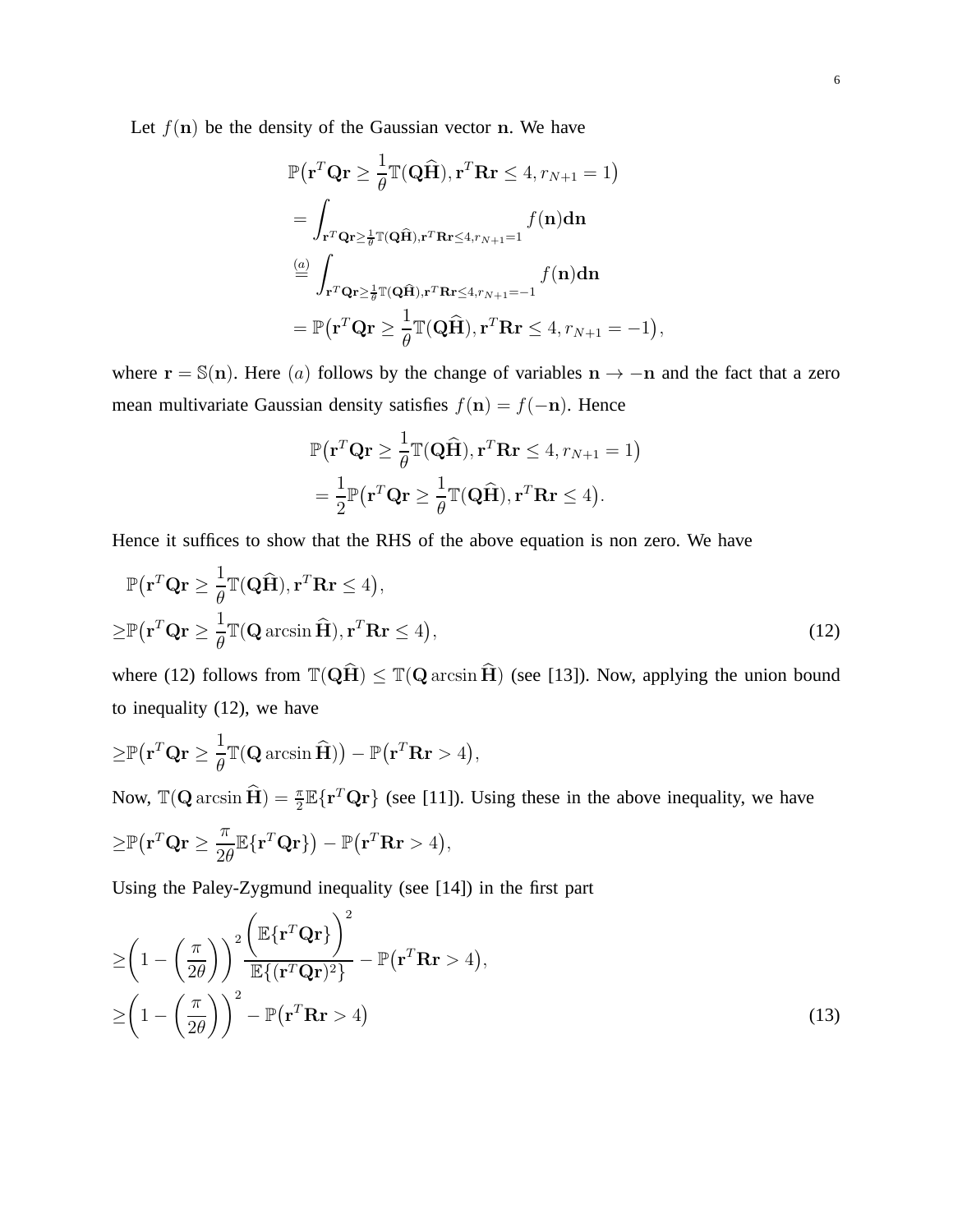where we have used  $\mathbb{E}[x^2] \geq (\mathbb{E}[x])^2$  in (13). Let  $\Lambda$  be a diagonal matrix of eigenvalues of  $\widehat{R}_{\Lambda}$ . Since  $\mathbb{T}(\mathbf{R}\hat{\mathbf{H}}) \leq 4$ , and  $\mathbf{r}^T \Lambda \mathbf{r} = \mathbb{T}(\mathbf{R}\hat{\mathbf{H}})$  because  $r_i^2 = 1$ . Hence, (13) reduces to

$$
\geq \left(1 - \left(\frac{\pi}{2\theta}\right)\right)^2 - \mathbb{P}(\mathbf{r}^T \mathbf{R} \mathbf{r} > \mathbf{r}^T \Lambda \mathbf{r}),\tag{14}
$$

$$
\geq \left(1 - \left(\frac{\pi}{2\theta}\right)\right)^2 - \mathbb{P}(\mathbf{R} - \Lambda \succeq \mathbf{0}),\tag{15}
$$

$$
= \left(1 - \left(\frac{\pi}{2\theta}\right)\right)^2 - p^2,\tag{16}
$$

We get  $\theta > \frac{\pi}{2} \left( \frac{1}{1 - \theta} \right)$  $1-p$ ) by imposing  $\left(1 - \left(\frac{\pi}{2e}\right)\right)$  $(\frac{\pi}{2\theta})^2 - p^2 > 0.$ 

We observe that the necessary condition for the successful working of the randomization algorithm (step-3) is that the vectors r constructed in step-2 satisfy the quadratic constraint of the unrelaxed problem (6). In the above proof, we have assumed that the probability of existence of such vectors r with non-zero probability, i.e.  $\mathbb{P}(\mathbf{r}^T \mathbf{R} \mathbf{r} \leq 4) = 1 - p^2 > 0$ . However, as r is a correlated Bernoulli random vector, evaluating the probability  $\mathbb{P}(\mathbf{r}^T \mathbf{R} \mathbf{r} \leq 4)$  requires  $2^N$ checks which cannot be performed in practice. Hence, we use a weaker upper bound on  $p^2$ which depends on the known matrices  $R$  and  $H$  and which was observed (through simulations) to be satisfied by sparse networks (with node-density  $\lambda \leq \frac{1}{\sqrt{l}}$  $\frac{1}{N}$ ). In bounding  $p^2$ , we have also taken care of appropriate probability measures.

We would like to re-emphasize that the value of  $\theta$  derived above in Theorem-1 is not necessarily the best possible bound on  $\rho$ , because the upper bound on  $p$  is very conservative since there is a major loss of probability measure while applying the union bound and also when we bound  $\mathbb{P}(\mathbf{r}^T \mathbf{R} \mathbf{r} > 4)$  by  $\mathbb{P}(\mathbf{R} - \Lambda \succeq \mathbf{0}).$ 

#### IV. SIMULATIONS

In this section, we present numerical simulations to check the performance of the proposed SDP relaxation and the randomization algorithm. In the simulation set-up, we generate  $N = \lambda M$ points with a uniform distribution over a square  $\mathbb{L} = [0, \sqrt{M}]^2$ , where  $\lambda$  is called the density of the network. We then evaluate the SDR given in (9) using the MATLAB CVX toolbox [12] to obtain the SDR solutions  $\hat{H}$  and  $\rho$ . We compare the obtained SDR solution  $\rho$ , with the optimal packing  $\sigma$ , by solving (4) using a brute force search for small values of  $N \leq 20$ . In the brute force search,  $\sigma$  is obtained by iterating over all subset of nodes and picking the set with the largest cardinality that satisfies the constraints. We repeat the above experiment for 1000 different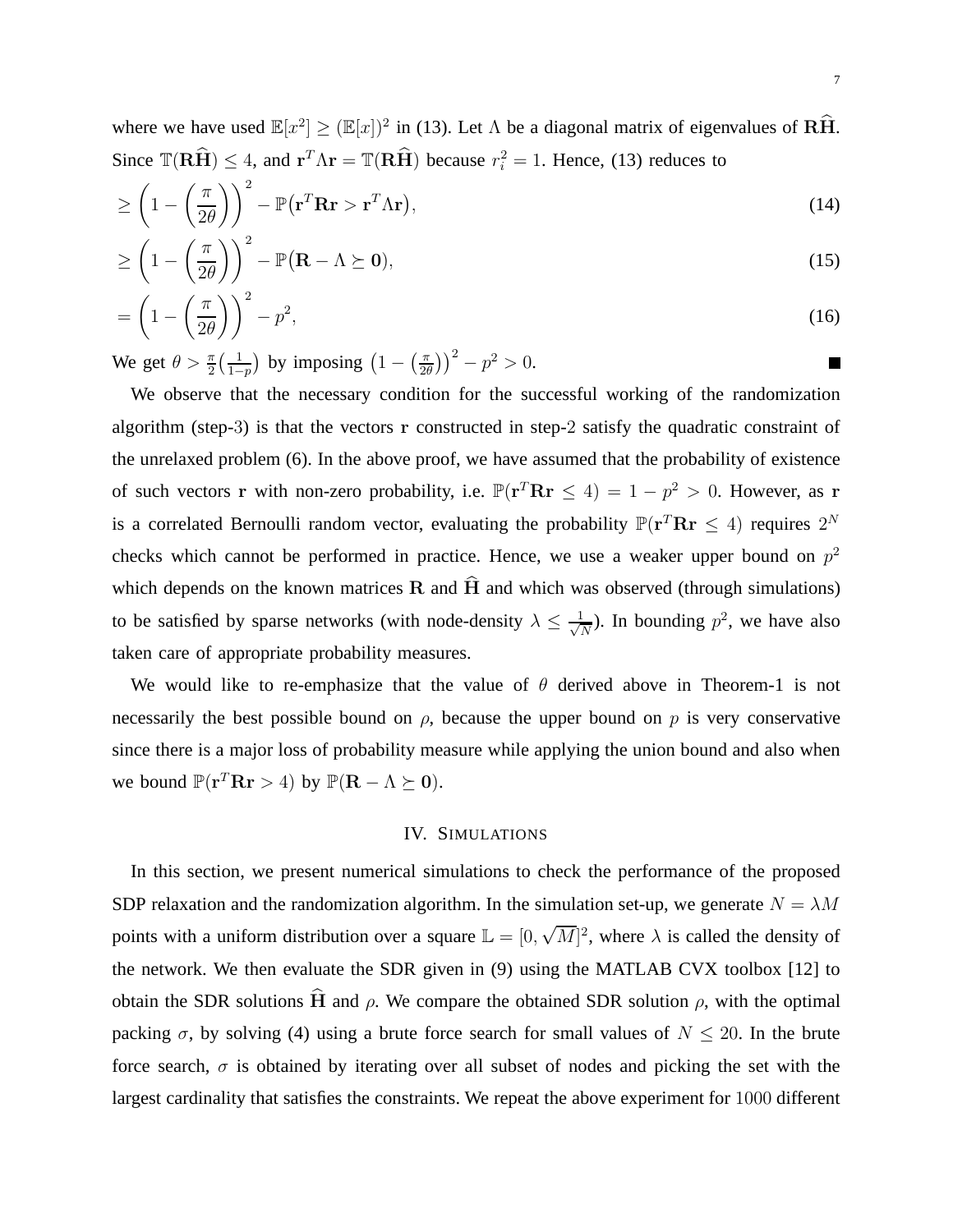

Fig. 1:  $\rho$  versus N for  $\epsilon = 10$ , path-loss exponent,  $\beta = 3$  and different network densities,  $\lambda$ .



Fig. 2:  $\rho$  versus  $\epsilon$  for  $N = 15$ , path-loss exponent,  $\beta = 3$  and different network densities  $\lambda$ .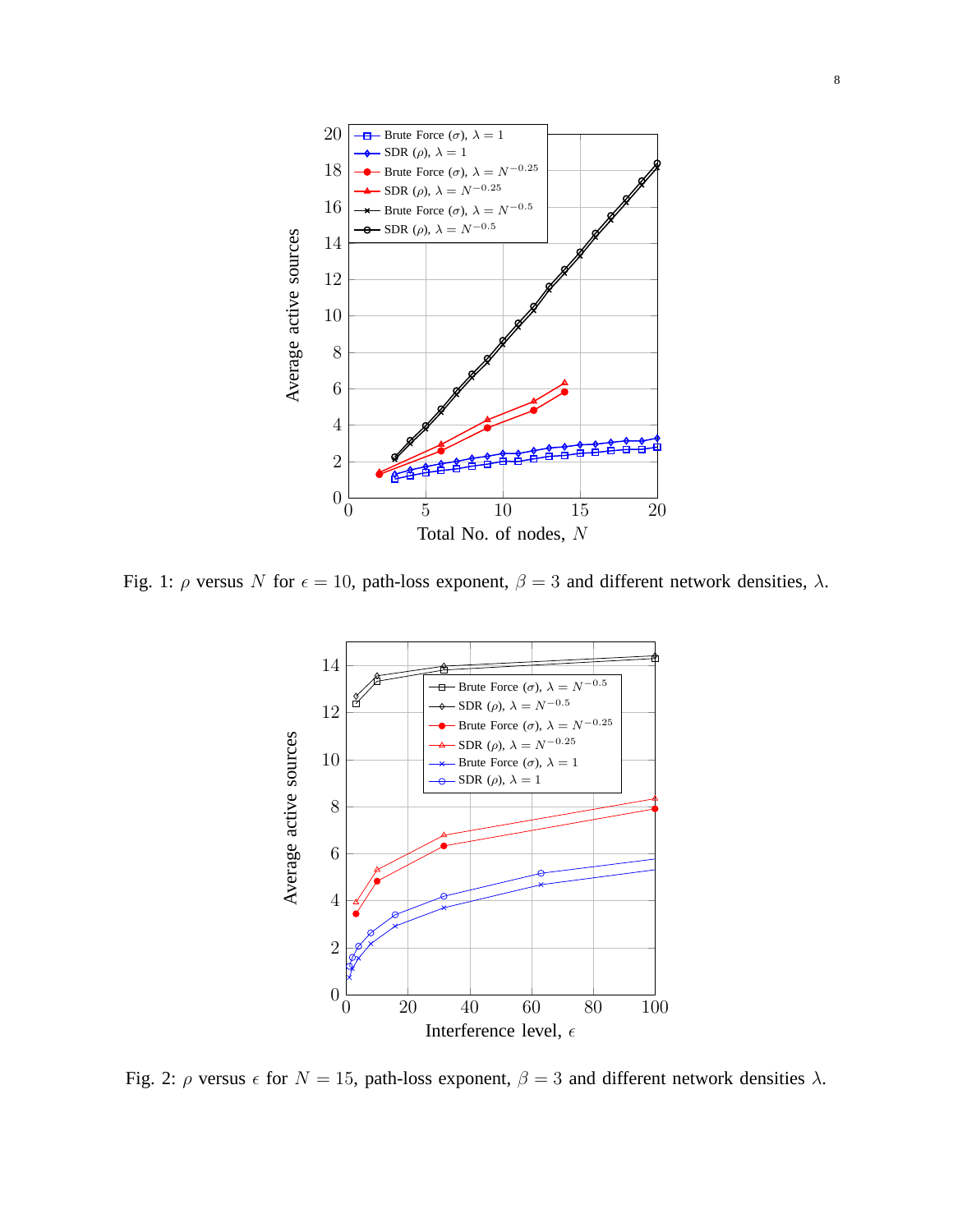

Fig. 3:  $\rho$  versus N for different interference levels,  $\epsilon$ , path-loss exponent  $\beta = 3$  and for network density  $\lambda = \frac{1}{\sqrt{2}}$  $\frac{1}{N}$ .

spatial realizations for each N with a fixed  $\epsilon$  (and vice-versa) and average the values of  $\rho$  and  $\sigma$  obtained at each realization.

In Figure-1, we compare the average  $\rho$  (estimated by SDR) with average  $\sigma$  (obtained by brute force search) as the number of nodes (N) increases for different network densities ( $\lambda$ ) and a fixed interference level ( $\epsilon = 10$ ).

In Figure-2, we compare the average  $\rho$  (estimated by SDR) with average  $\sigma$  (obtained by brute force search) as the interference level ( $\epsilon$ ) increases for different network densities ( $\lambda$ ) and a fixed number of nodes ( $N = 15$ ). We observe that the number of active nodes initially increases sharply as the interference constraint is relaxed but stabilizes for large  $\epsilon$ .

From Figures-1 and 2, we observe that  $\sigma$  is always very close to  $\rho$ , in-fact we observe that  $\rho - \sigma \le 1$  in most cases. For the network density  $\lambda = N^{-0.5}$ , most of the nodes in the network are switched on. We also observed that the optimal vector, r obtained by the randomization algorithm was always same (after the transformation) as the optimal x obtained by brute force search for all realizations.

In Figure-3, we plot the average  $\rho$  (estimated by SDR) as the number of nodes (N) increases for a fixed network density ( $\lambda = \frac{1}{\sqrt{2}}$  $\frac{1}{N}$ ) and for different interference levels ( $\epsilon$ ). We observe that changing the interference level has a small effect on the packing of network.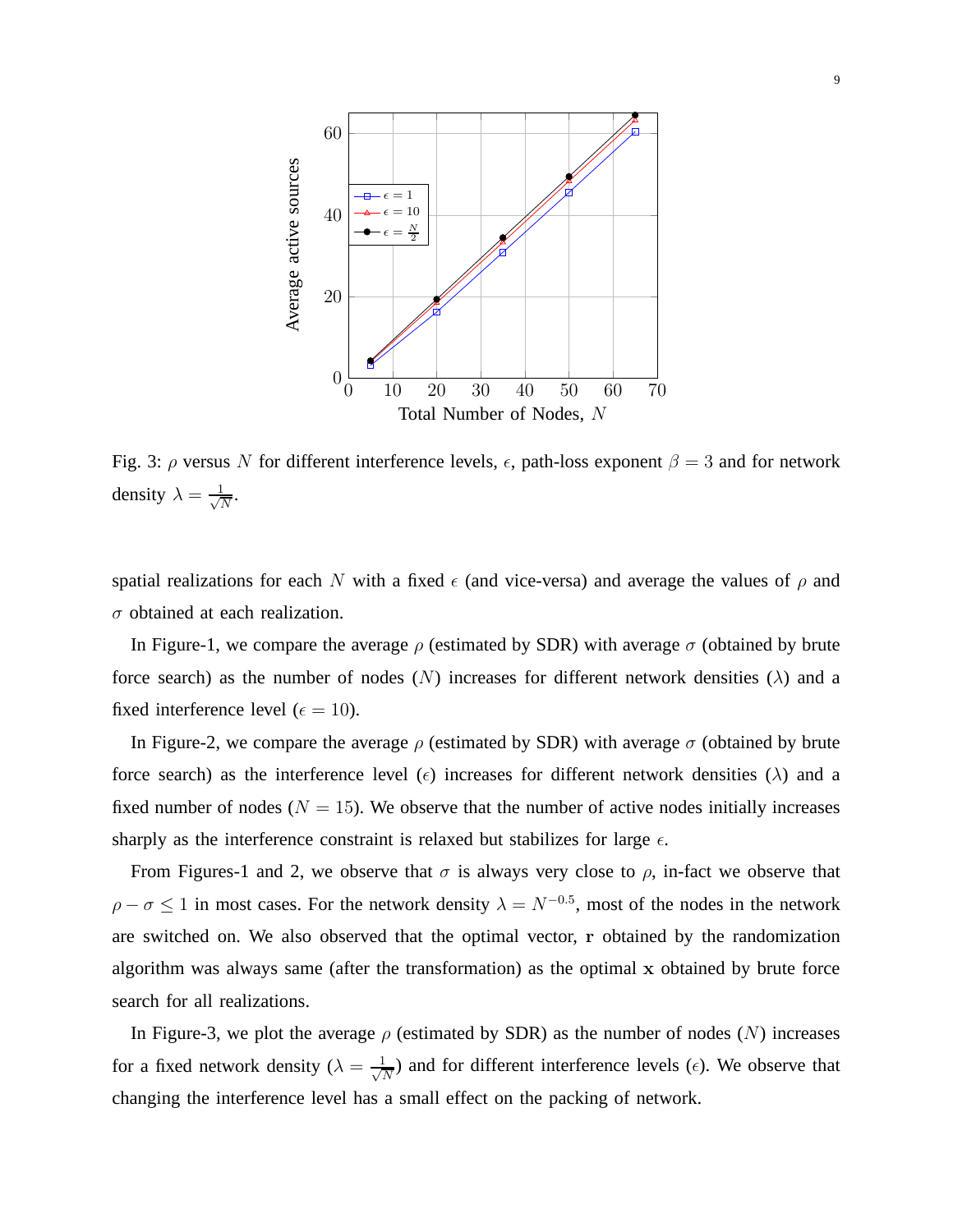From the simulations, we can conclude that the optimal packing of nodes depends critically on the density of the network. The other parameters such as the number of nodes  $(N)$ , the interference level ( $\epsilon$ ) and path-loss exponent ( $\beta$ ) play a relatively minor role in the packing.

We can also conclude that the optimal value of the packing problem obtained by the SDR is very close (In-fact,  $\rho - \sigma < 1$ ) to the actual optimal packing value. Hence, SDR is a tight approximation for the packing problem.

### V. CONCLUSION

In this work, we study the maximal packing problem under interference constraints where the goal is to find the maximum number of active nodes in an area such that the total interference in the network is less than some fixed value  $\epsilon$ . This is a discrete optimization problem which is NP hard. We propose a semi-definite relaxation (SDR) of the NP hard problem, whose solution upper bounds the number of active nodes in the network. Simulations are performed to compare the bounds provided by the SDR with a brute-force search solution of the unrelaxed problem for small networks and we observe that the SDP relaxation provides a good approximation to the packing problem.

#### **REFERENCES**

- [1] A. Ben-Tal and A. S. Nemirovskiaei, *Lectures on Modern Convex Optimization: Analysis, Algorithms, and Engineering Applications*. Philadelphia, PA, USA: Society for Industrial and Applied Mathematics, 2001.
- [2] Z.-Q. Luo, W.-K. Ma, A.-C. So, Y. Ye, and S. Zhang, "Semidefinite relaxation of quadratic optimization problems," *Signal Processing Magazine, IEEE*, vol. 27, no. 3, pp. 20–34, May 2010.
- [3] P. Gupta and P. R. Kumar, "The capacity of wireless networks," *Information Theory, IEEE Transactions on*, vol. 46, no. 2, pp. 388–404, 2000.
- [4] S. Joshi and S. Boyd, "Sensor selection via convex optimization," *Trans. Sig. Proc.*, vol. 57, no. 2, pp. 451–462, Feb. 2009.
- [5] R. Debouk, S. Lafortune, and D. Teneketzis, "On an optimization problem in sensor selection," *Discrete Event Dynamic Systems*, vol. 12, no. 4, pp. 417–445, 2002.
- [6] D. Chafekar, V. S. Anil Kumar, M. V. Marathe, S. Parthasarathy, and A. Srinivasan, "Capacity of wireless networks under sinr interference constraints," *Wirel. Netw.*, vol. 17, no. 7, pp. 1605–1624, Oct. 2011.
- [7] N. Sidiropoulos, T. Davidson, and Z.-Q. Luo, "Transmit beamforming for physical-layer multicasting," *Signal Processing, IEEE Transactions on*, vol. 54, no. 6, pp. 2239–2251, June 2006.
- [8] E. Matskani, N. Sidiropoulos, Z.-Q. Luo, and L. Tassiulas, "Convex approximation techniques for joint multiuser downlink beamforming and admission control," *Wireless Communications, IEEE Transactions on*, vol. 7, no. 7, pp. 2682–2693, July 2008.